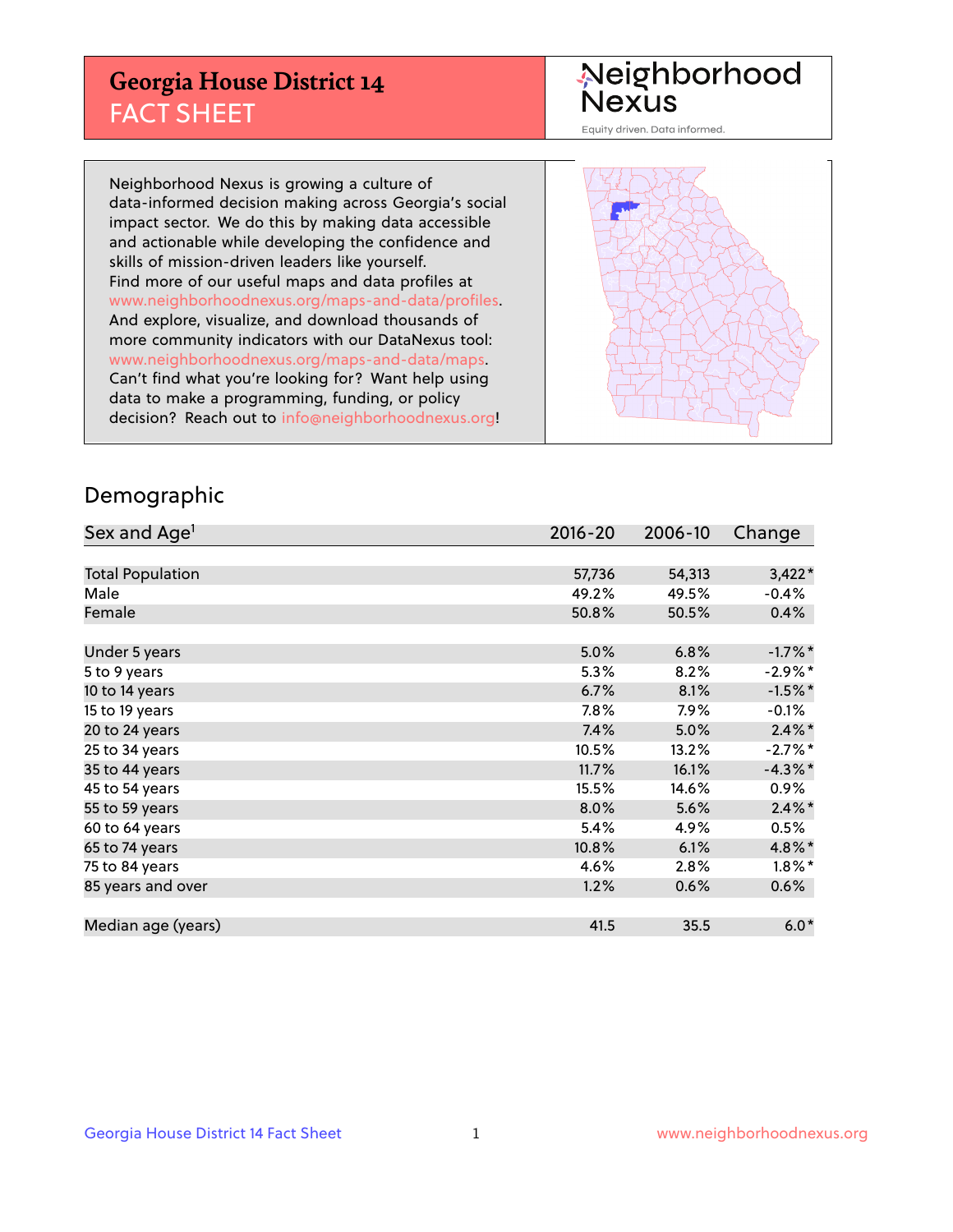## Demographic, continued...

| Race <sup>2</sup>                                            | $2016 - 20$ | 2006-10 | Change     |
|--------------------------------------------------------------|-------------|---------|------------|
| <b>Total population</b>                                      | 57,736      | 54,313  | $3,422*$   |
| One race                                                     | 97.0%       | 99.1%   | $-2.0\%$ * |
| White                                                        | 86.5%       | 87.3%   | $-0.8%$    |
| <b>Black or African American</b>                             | 5.8%        | 8.0%    | $-2.1\%$ * |
| American Indian and Alaska Native                            | 0.0%        | 0.3%    | $-0.3%$    |
| Asian                                                        | 0.9%        | 0.6%    | 0.2%       |
| Native Hawaiian and Other Pacific Islander                   | 0.0%        | 0.1%    | $-0.1%$    |
| Some other race                                              | 3.7%        | 2.7%    | 1.0%       |
| Two or more races                                            | 3.0%        | 0.9%    | $2.0\%$ *  |
| Race alone or in combination with other race(s) <sup>3</sup> | $2016 - 20$ | 2006-10 | Change     |
| Total population                                             | 57,736      | 54,313  | $3,422*$   |
| White                                                        | 89.5%       | 88.2%   | $1.3\%$    |
| <b>Black or African American</b>                             | 6.7%        | 8.5%    | $-1.7%$    |
| American Indian and Alaska Native                            | 1.3%        | 0.7%    | $0.7%$ *   |
| Asian                                                        | 1.2%        | 0.7%    | 0.6%       |
| Native Hawaiian and Other Pacific Islander                   | 0.1%        | 0.1%    | $-0.0%$    |
| Some other race                                              | 4.2%        | 2.8%    | $1.4\%$ *  |
| Hispanic or Latino and Race <sup>4</sup>                     | $2016 - 20$ | 2006-10 | Change     |
| <b>Total population</b>                                      | 57,736      | 54,313  | $3,422*$   |
| Hispanic or Latino (of any race)                             | 6.4%        | 4.1%    | $2.3\%$ *  |
| Not Hispanic or Latino                                       | 93.6%       | 95.9%   | $-2.3\%$ * |
| White alone                                                  | 82.2%       | 85.9%   | $-3.7\%$ * |
| <b>Black or African American alone</b>                       | 5.6%        | 7.9%    | $-2.3\%$ * |
| American Indian and Alaska Native alone                      | 0.0%        | 0.3%    | $-0.3%$    |
| Asian alone                                                  | 0.9%        | 0.6%    | 0.3%       |
| Native Hawaiian and Other Pacific Islander alone             | 0.0%        | 0.1%    | $-0.1%$    |
| Some other race alone                                        | 2.5%        | 0.2%    | $2.2\%$ *  |
| Two or more races                                            | 2.4%        | 0.8%    | $1.6\%$ *  |
| U.S. Citizenship Status <sup>5</sup>                         | $2016 - 20$ | 2006-10 | Change     |
| Foreign-born population                                      | 2,177       | 1,530   | 647*       |
| Naturalized U.S. citizen                                     | 42.2%       | 35.5%   | 6.7%       |
| Not a U.S. citizen                                           | 57.8%       | 64.5%   | $-6.7%$    |
|                                                              |             |         |            |
| Citizen, Voting Age Population <sup>6</sup>                  | $2016 - 20$ | 2006-10 | Change     |
| Citizen, 18 and over population                              | 43,912      | 38,230  | 5,682*     |
| Male                                                         | 48.9%       | 48.8%   | 0.1%       |
| Female                                                       | 51.1%       | 51.2%   | $-0.1%$    |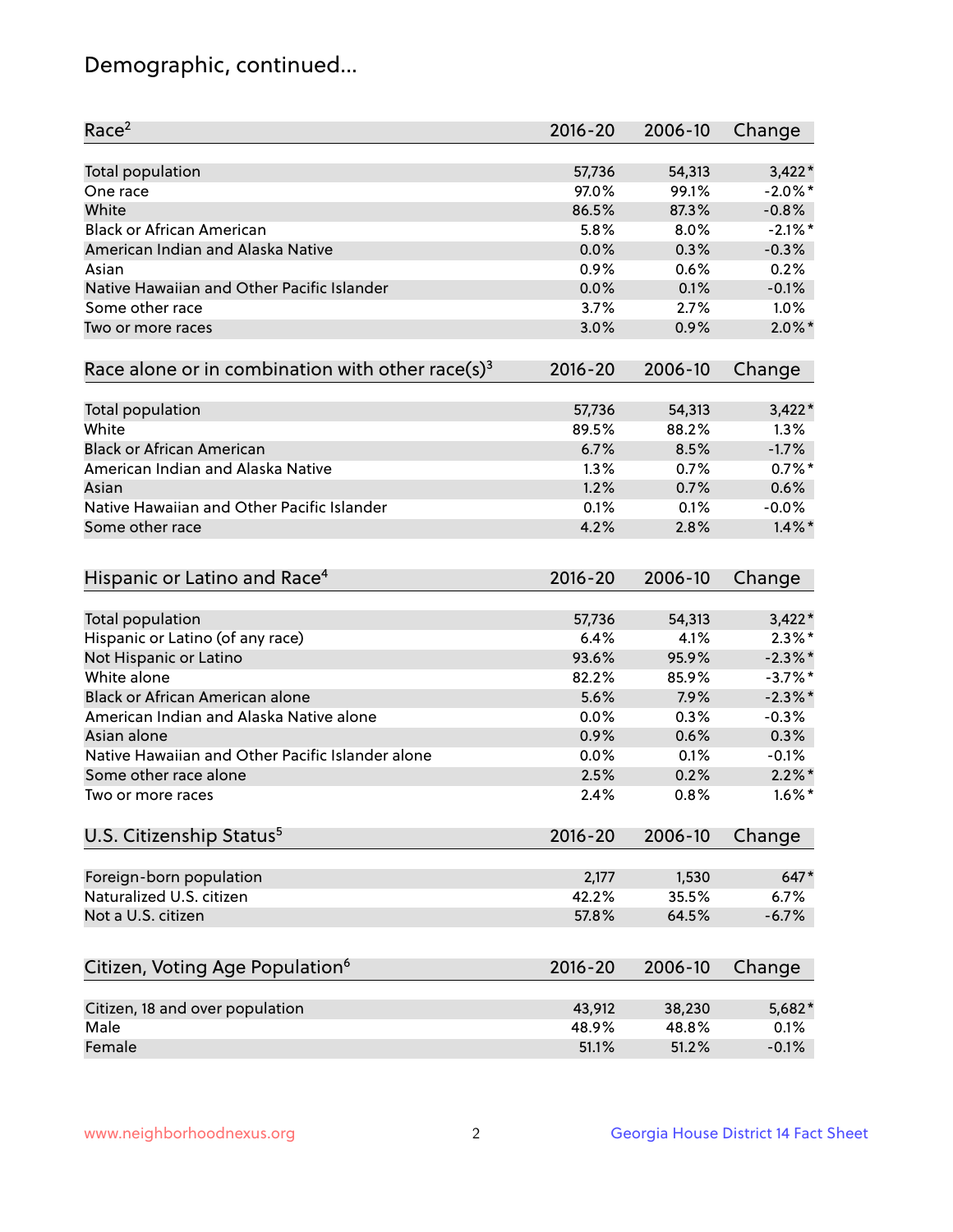#### Economic

| Income <sup>7</sup>                                 | $2016 - 20$ | 2006-10 | Change     |
|-----------------------------------------------------|-------------|---------|------------|
|                                                     |             |         |            |
| All households                                      | 20,069      | 18,411  | $1,658*$   |
| Less than \$10,000                                  | 5.2%        | 5.8%    | $-0.6%$    |
| \$10,000 to \$14,999                                | 4.2%        | 6.0%    | $-1.8\%$ * |
| \$15,000 to \$24,999                                | 7.9%        | 8.0%    | $-0.1%$    |
| \$25,000 to \$34,999                                | 7.8%        | 12.1%   | $-4.2%$    |
| \$35,000 to \$49,999                                | 12.1%       | 15.8%   | $-3.7\%$ * |
| \$50,000 to \$74,999                                | 19.9%       | 23.1%   | $-3.2%$    |
| \$75,000 to \$99,999                                | 15.9%       | 13.0%   | $2.9\%$ *  |
| \$100,000 to \$149,999                              | 17.2%       | 10.1%   | $7.1\%$ *  |
| \$150,000 to \$199,999                              | 5.5%        | 4.6%    | $0.9\%$    |
| \$200,000 or more                                   | 4.3%        | 1.6%    | $2.7\%$ *  |
| Median household income (dollars)                   | 66,210      | 52,449  | 13,761*    |
| Mean household income (dollars)                     | 78,970      | 63,036  | 15,934*    |
| With earnings                                       | 78.8%       | 82.2%   | $-3.4\%$ * |
| Mean earnings (dollars)                             | 80,709      | 64,566  | 16,143*    |
| <b>With Social Security</b>                         | 31.7%       | 25.8%   | 5.9%*      |
| Mean Social Security income (dollars)               | 19,672      | 15,620  | 4,052*     |
| With retirement income                              | 18.8%       | 14.0%   | 4.7%*      |
| Mean retirement income (dollars)                    | 23,826      | 19,926  | 3,900*     |
| With Supplemental Security Income                   | 8.1%        | 3.4%    | 4.7%*      |
| Mean Supplemental Security Income (dollars)         | 9,439       | 7,278   | $2,161*$   |
| With cash public assistance income                  | 1.9%        | 1.5%    | 0.4%       |
| Mean cash public assistance income (dollars)        | 2,095       | 3,654   | $-1,559$   |
| With Food Stamp/SNAP benefits in the past 12 months | 7.3%        | 7.4%    | $-0.1%$    |
|                                                     |             |         |            |
| Families                                            | 15,578      | 14,616  | $962*$     |
| Less than \$10,000                                  | 3.8%        | 4.5%    | $-0.7%$    |
| \$10,000 to \$14,999                                | 1.9%        | 4.1%    | $-2.2%$ *  |
| \$15,000 to \$24,999                                | 4.8%        | 6.0%    | $-1.2%$    |
| \$25,000 to \$34,999                                | 8.1%        | 11.2%   | $-3.1\%$ * |
| \$35,000 to \$49,999                                | 11.6%       | 15.0%   | $-3.4\%$ * |
| \$50,000 to \$74,999                                | 19.6%       | 24.7%   | $-5.1\%$ * |
| \$75,000 to \$99,999                                | 18.5%       | 15.5%   | $3.0\%$ *  |
| \$100,000 to \$149,999                              | 19.4%       | 12.0%   | $7.4\%$ *  |
| \$150,000 to \$199,999                              | 6.9%        | 5.1%    | 1.8%       |
| \$200,000 or more                                   | 5.2%        | 1.8%    | $3.4\%$ *  |
| Median family income (dollars)                      | 75,043      | 59,459  | 15,584*    |
| Mean family income (dollars)                        | 87,987      | 68,674  | 19,313*    |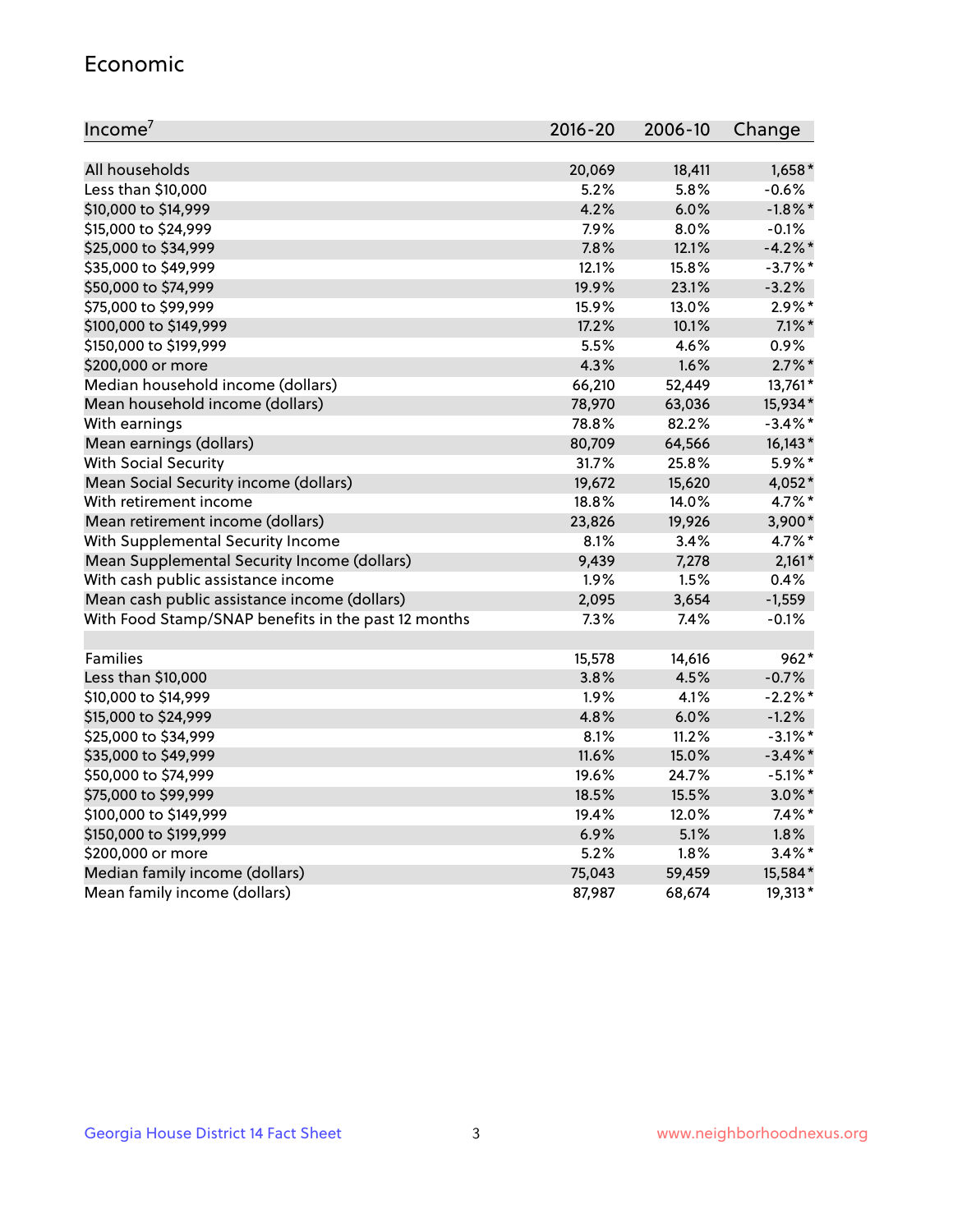## Economic, continued...

| Income, continued <sup>8</sup>                                        | $2016 - 20$ | 2006-10 | Change     |
|-----------------------------------------------------------------------|-------------|---------|------------|
|                                                                       |             |         |            |
| Nonfamily households                                                  | 4,492       | 3,795   | 696*       |
| Median nonfamily income (dollars)                                     | 33,234      | 30,710  | 2,524      |
| Mean nonfamily income (dollars)                                       | 43,607      | 38,513  | 5,094      |
| Median earnings for workers (dollars)                                 | 36,207      | 30,350  | 5,857*     |
| Median earnings for male full-time, year-round workers                | 50,882      | 44,519  | $6,363*$   |
| (dollars)                                                             |             |         |            |
| Median earnings for female full-time, year-round workers<br>(dollars) | 40,331      | 31,079  | $9,251*$   |
| Per capita income (dollars)                                           | 28,137      | 21,901  | $6,236*$   |
|                                                                       |             |         |            |
| Families and People Below Poverty Level <sup>9</sup>                  | $2016 - 20$ | 2006-10 | Change     |
|                                                                       |             |         |            |
| <b>All families</b>                                                   | 7.2%        | 9.9%    | $-2.7%$    |
| With related children under 18 years                                  | 8.6%        | 11.8%   | $-3.3%$    |
| With related children under 5 years only                              | 9.5%        | 12.1%   | $-2.6%$    |
| Married couple families                                               | 4.4%        | 5.4%    | $-1.0%$    |
| With related children under 18 years                                  | 4.4%        | 4.9%    | $-0.5%$    |
| With related children under 5 years only                              | 2.0%        | 4.4%    | $-2.4%$    |
| Families with female householder, no husband present                  | 21.9%       | 30.7%   | $-8.8%$    |
| With related children under 18 years                                  | 25.4%       | 32.2%   | $-6.8%$    |
| With related children under 5 years only                              | 24.7%       | 37.4%   | $-12.7%$   |
| All people                                                            | 9.8%        | 12.4%   | $-2.6%$    |
| Under 18 years                                                        | 12.3%       | 14.6%   | $-2.3%$    |
| Related children under 18 years                                       | 11.7%       | 14.0%   | $-2.4%$    |
| Related children under 5 years                                        | 12.4%       | 15.7%   | $-3.3%$    |
| Related children 5 to 17 years                                        | 11.4%       | 13.5%   | $-2.1%$    |
| 18 years and over                                                     | 9.2%        | 11.6%   | $-2.4%$    |
| 18 to 64 years                                                        | 9.2%        | 11.0%   | $-1.7%$    |
| 65 years and over                                                     | 8.9%        | 15.5%   | $-6.6%$    |
| People in families                                                    | 7.2%        | 11.1%   | $-4.0\%$ * |
| Unrelated individuals 15 years and over                               | 29.2%       | 24.1%   | 5.1%       |
|                                                                       |             |         |            |
| Non-Hispanic white people                                             | 9.1%        | 11.0%   | $-1.9%$    |
| Black or African-American people                                      | 12.8%       | 20.1%   | $-7.3%$    |
| Asian people                                                          | 0.6%        | 26.1%   | $-25.6%$   |
| Hispanic or Latino people                                             | 22.1%       | 24.1%   | $-2.0%$    |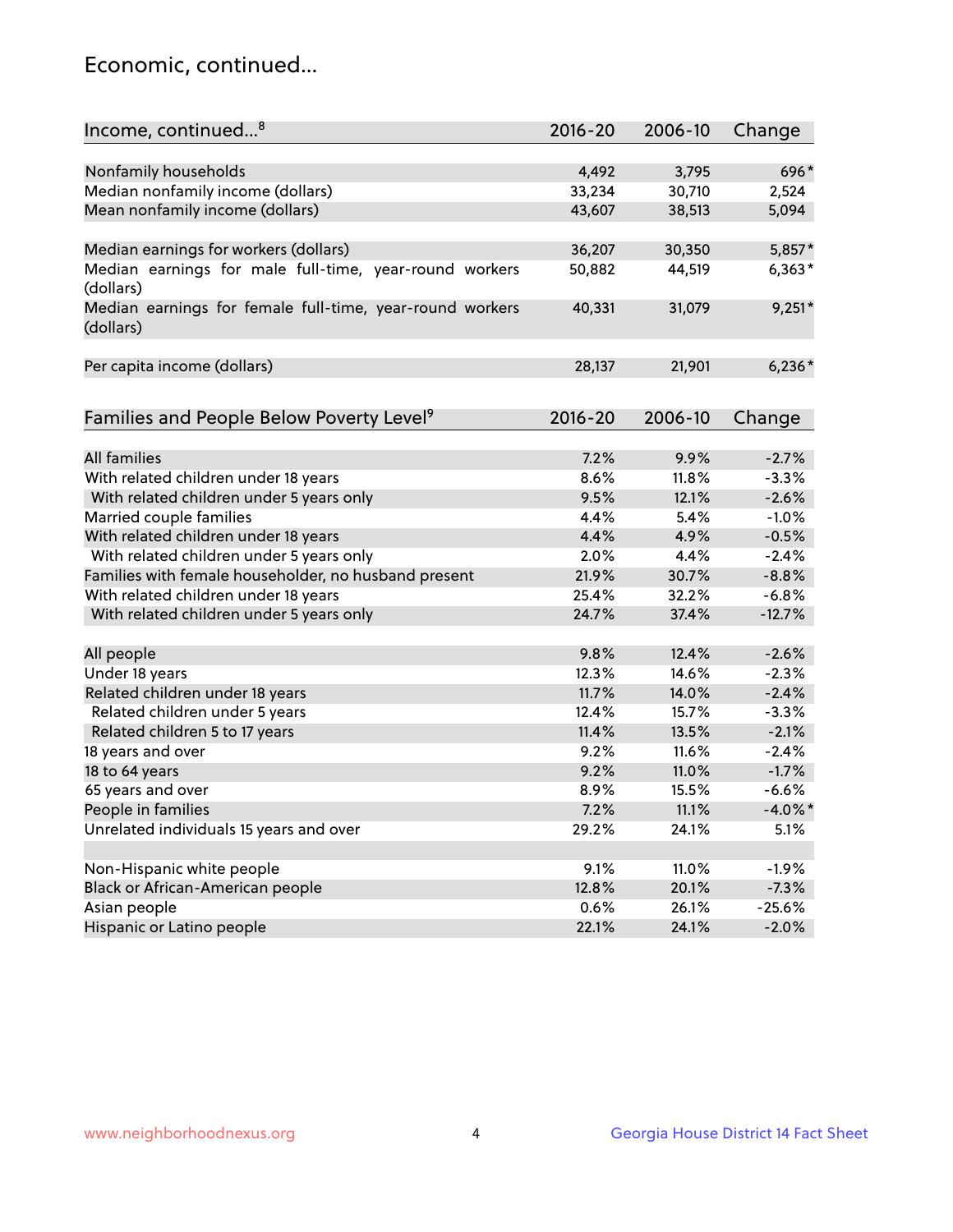## Employment

| Employment Status <sup>10</sup>                                                               | $2016 - 20$ | 2006-10 | Change     |
|-----------------------------------------------------------------------------------------------|-------------|---------|------------|
|                                                                                               |             |         |            |
| Population 16 years and over                                                                  | 46,901      | 40,703  | $6,197*$   |
| In labor force                                                                                | 61.8%       | 63.8%   | $-2.0%$    |
| Civilian labor force                                                                          | 61.8%       | 63.6%   | $-1.9%$    |
| Employed                                                                                      | 58.4%       | 58.9%   | $-0.5%$    |
| Unemployed                                                                                    | 3.4%        | 4.8%    | $-1.4%$    |
| <b>Armed Forces</b>                                                                           | 0.0%        | 0.2%    | $-0.1%$    |
| Not in labor force                                                                            | 38.2%       | 36.2%   | 2.0%       |
|                                                                                               |             |         |            |
| Civilian labor force                                                                          | 28,981      | 25,906  | $3,075*$   |
| <b>Unemployment Rate</b>                                                                      | 5.5%        | 7.5%    | $-2.0%$    |
| Females 16 years and over                                                                     | 24,097      | 20,655  | $3,442*$   |
| In labor force                                                                                | 56.1%       | 57.8%   | $-1.8%$    |
| Civilian labor force                                                                          | 56.1%       | 57.8%   | $-1.8%$    |
| Employed                                                                                      | 51.8%       | 53.7%   | $-1.9%$    |
|                                                                                               |             |         |            |
| Own children of the householder under 6 years                                                 | 3,192       | 4,369   | $-1,177*$  |
| All parents in family in labor force                                                          | 68.0%       | 64.3%   | 3.7%       |
|                                                                                               |             |         |            |
| Own children of the householder 6 to 17 years                                                 | 8,360       | 9,802   | $-1,443*$  |
| All parents in family in labor force                                                          | 66.5%       | 67.7%   | $-1.2%$    |
|                                                                                               |             |         |            |
| Industry <sup>11</sup>                                                                        | $2016 - 20$ | 2006-10 | Change     |
|                                                                                               |             |         |            |
| Civilian employed population 16 years and over                                                | 27,381      | 23,964  | $3,417*$   |
| Agriculture, forestry, fishing and hunting, and mining                                        | 1.0%        | 1.7%    | $-0.6%$    |
| Construction                                                                                  | 10.2%       | 9.9%    | 0.3%       |
| Manufacturing                                                                                 | 14.0%       | 19.0%   | $-5.1\%$ * |
| Wholesale trade                                                                               | 3.3%        | 2.4%    | 0.9%       |
| Retail trade                                                                                  | 14.6%       | 12.0%   | 2.5%       |
| Transportation and warehousing, and utilities                                                 | 7.7%        | 7.4%    | 0.4%       |
| Information                                                                                   | 1.1%        | 1.6%    | $-0.5%$    |
| Finance and insurance, and real estate and rental and leasing                                 | 3.8%        | 5.5%    | $-1.8\%$ * |
| Professional, scientific, and management, and administrative<br>and waste management services | 8.5%        | 7.4%    | 1.1%       |
| Educational services, and health care and social assistance                                   | 19.1%       | 17.2%   | 1.8%       |
|                                                                                               | 8.1%        | 6.9%    |            |
| Arts, entertainment, and recreation, and accommodation and<br>food services                   |             |         | 1.2%       |
| Other services, except public administration                                                  | 4.3%        | 3.8%    | 0.5%       |
| Public administration                                                                         | 4.2%        | 5.0%    | $-0.8%$    |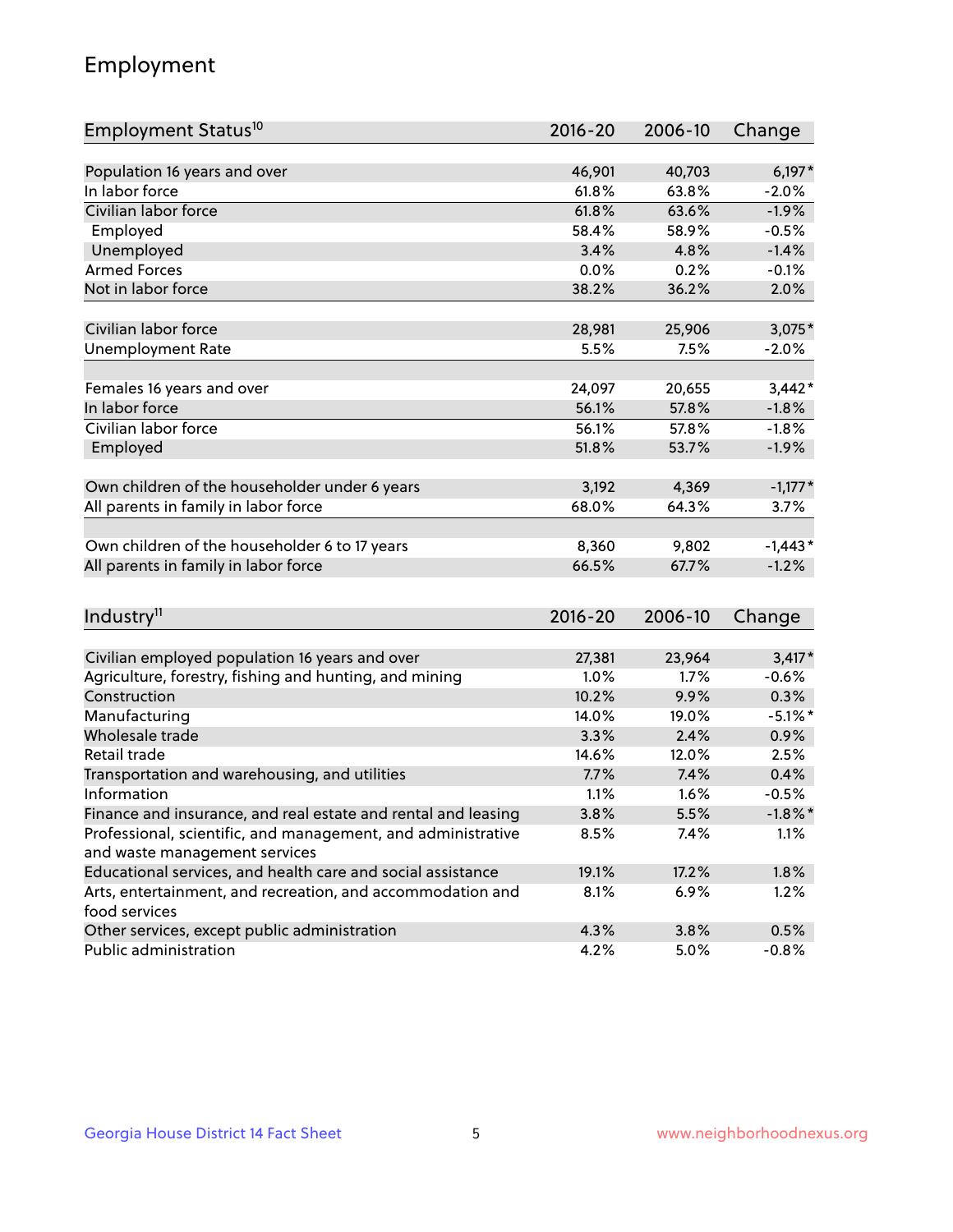## Employment, continued...

| Occupation <sup>12</sup>                                     | $2016 - 20$ | 2006-10 | Change    |
|--------------------------------------------------------------|-------------|---------|-----------|
| Civilian employed population 16 years and over               | 27,381      | 23,964  | $3,417*$  |
| Management, business, science, and arts occupations          | 32.2%       | 31.1%   | 1.1%      |
| Service occupations                                          | 15.0%       | 13.4%   | 1.6%      |
| Sales and office occupations                                 | 26.0%       | 26.7%   | $-0.7%$   |
| Natural<br>and<br>resources,<br>construction,<br>maintenance | 12.4%       | 12.1%   | 0.3%      |
| occupations                                                  |             |         |           |
| Production, transportation, and material moving occupations  | 14.4%       | 16.7%   | $-2.3%$   |
| Class of Worker <sup>13</sup>                                | $2016 - 20$ | 2006-10 | Change    |
| Civilian employed population 16 years and over               | 27,381      | 23,964  | $3,417*$  |
| Private wage and salary workers                              | 80.4%       | 77.3%   | 3.1%      |
| Government workers                                           | 12.9%       | 16.4%   | $-3.5%$ * |
| Self-employed in own not incorporated business workers       | 6.7%        | 6.2%    | 0.4%      |
| Unpaid family workers                                        | 0.0%        | 0.0%    | 0.0%      |
|                                                              |             |         |           |
| Job Flows <sup>14</sup>                                      | 2019        | 2010    | Change    |
| Total Jobs in district                                       | 12,104      | 8,117   | 3,987     |
| Held by residents of district                                | 22.2%       | 25.6%   | $-3.3%$   |
| Held by non-residents of district                            | 77.8%       | 74.4%   | 3.3%      |
|                                                              |             |         |           |
| Jobs by Industry Sector <sup>15</sup>                        | 2019        | 2010    | Change    |
| Total Jobs in district                                       | 12,104      | 8,117   | 3,987     |
| Goods Producing sectors                                      | 34.1%       | 26.2%   | 7.9%      |
| Trade, Transportation, and Utilities sectors                 | 27.9%       | 23.5%   | 4.4%      |
| All Other Services sectors                                   | 38.0%       | 50.3%   | $-12.3%$  |
|                                                              |             |         |           |
| Total Jobs in district held by district residents            | 2,688       | 2,074   | 614       |
| <b>Goods Producing sectors</b>                               | 37.4%       | 26.8%   | 10.6%     |
| Trade, Transportation, and Utilities sectors                 | 22.7%       | 16.6%   | 6.1%      |
| All Other Services sectors                                   | 40.0%       | 56.7%   | $-16.7%$  |
|                                                              |             |         |           |
| Jobs by Earnings <sup>16</sup>                               | 2019        | 2010    | Change    |
| Total Jobs in district                                       | 12,104      | 8,117   | 3,987     |
| Jobs with earnings \$1250/month or less                      | 19.3%       | 24.2%   | $-4.9%$   |
| Jobs with earnings \$1251/month to \$3333/month              | 32.3%       | 41.9%   | $-9.6%$   |
|                                                              |             |         |           |
| Jobs with earnings greater than \$3333/month                 | 48.4%       | 33.9%   | 14.5%     |
| Total Jobs in district held by district residents            | 2,688       | 2,074   | 614       |
| Jobs with earnings \$1250/month or less                      | 18.8%       | 25.2%   | $-6.3%$   |
| Jobs with earnings \$1251/month to \$3333/month              | 36.5%       | 44.5%   | $-8.0%$   |
| Jobs with earnings greater than \$3333/month                 | 44.7%       | 30.3%   | 14.4%     |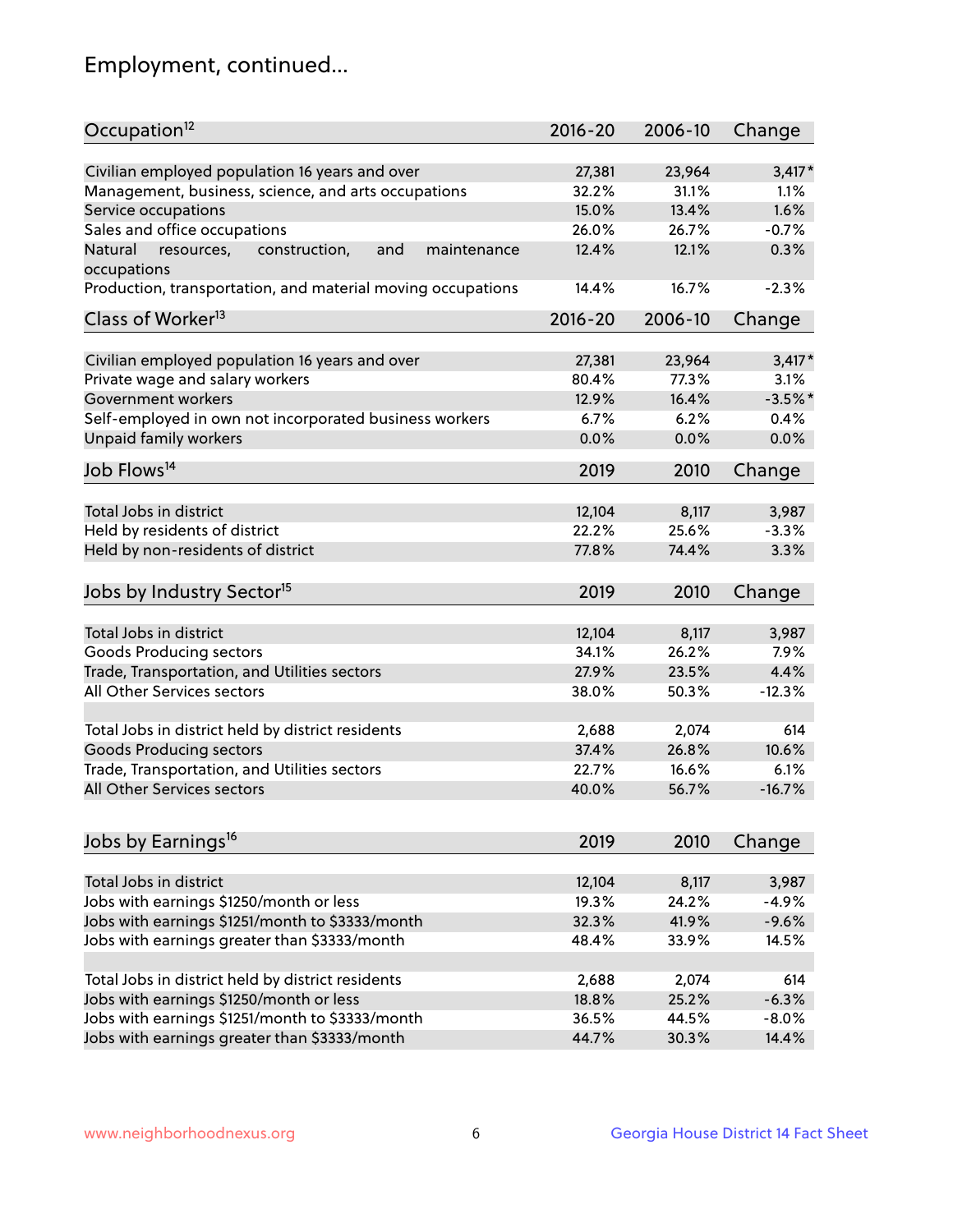## Employment, continued...

| Jobs by Age of Worker <sup>17</sup>               | 2019   | 2010     | Change  |
|---------------------------------------------------|--------|----------|---------|
|                                                   |        |          |         |
| Total Jobs in district                            | 12,104 | 8,117    | 3,987   |
| Jobs with workers age 29 or younger               | 25.3%  | 19.8%    | 5.5%    |
| Jobs with workers age 30 to 54                    | 54.9%  | 62.5%    | $-7.6%$ |
| Jobs with workers age 55 or older                 | 19.8%  | 17.7%    | 2.1%    |
|                                                   |        |          |         |
| Total Jobs in district held by district residents | 2,688  | 2.074    | 614     |
| Jobs with workers age 29 or younger               | 22.7%  | $19.0\%$ | 3.6%    |
| Jobs with workers age 30 to 54                    | 56.6%  | 62.4%    | $-5.8%$ |
| Jobs with workers age 55 or older                 | 20.7%  | 18.5%    | 2.2%    |
|                                                   |        |          |         |

#### Education

| School Enrollment <sup>18</sup>                | $2016 - 20$ | 2006-10 | Change     |
|------------------------------------------------|-------------|---------|------------|
|                                                |             |         |            |
| Population 3 years and over enrolled in school | 13,598      | 14,530  | $-932$     |
| Nursery school, preschool                      | 3.7%        | 6.8%    | $-3.1\%$ * |
| Kindergarten                                   | 3.3%        | 5.7%    | $-2.4\%$ * |
| Elementary school (grades 1-8)                 | 43.3%       | 50.1%   | $-6.8\%$ * |
| High school (grades 9-12)                      | 26.8%       | 22.4%   | $4.4\%$ *  |
| College or graduate school                     | 22.9%       | 15.0%   | $7.9\%$ *  |
| Educational Attainment <sup>19</sup>           | $2016 - 20$ | 2006-10 | Change     |
|                                                |             |         |            |
| Population 25 years and over                   | 39,149      | 34,733  | $4,415*$   |
| Less than 9th grade                            | 4.7%        | 6.8%    | $-2.1%$    |
| 9th to 12th grade, no diploma                  | 8.7%        | 13.7%   | $-5.0\%$ * |
| High school graduate (includes equivalency)    | 35.5%       | 41.0%   | $-5.5%$ *  |
| Some college, no degree                        | 22.9%       | 17.2%   | $5.7\%$ *  |
| Associate's degree                             | 8.7%        | 5.2%    | $3.5\%$ *  |
| Bachelor's degree                              | 13.4%       | 10.4%   | $3.0\%$ *  |
| Graduate or professional degree                | 6.1%        | 5.8%    | 0.4%       |
|                                                |             |         |            |
| Percent high school graduate or higher         | 86.6%       | 79.6%   | $7.1\%$ *  |
| Percent bachelor's degree or higher            | 19.6%       | 16.2%   | $3.4\%$ *  |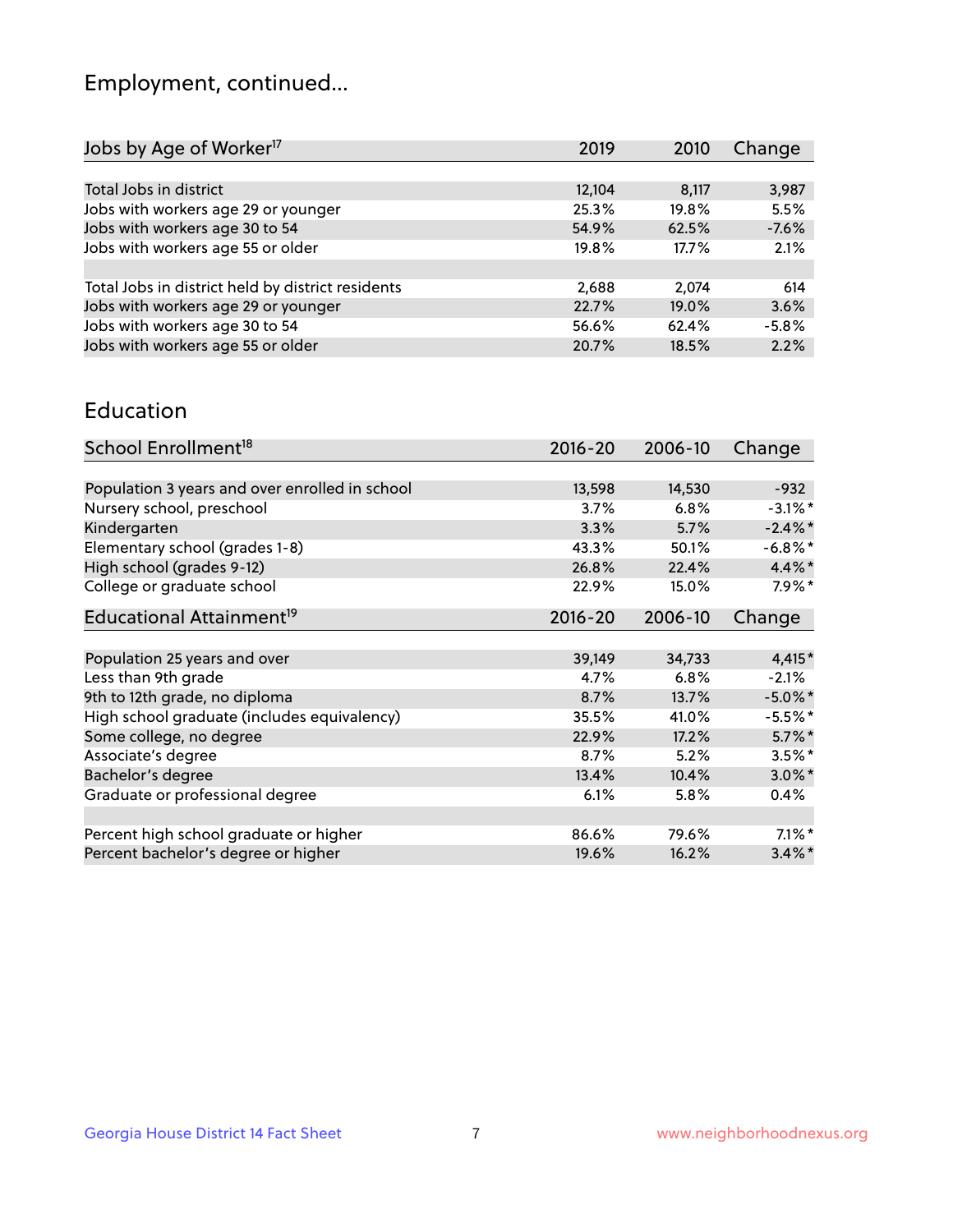## Housing

| Households by Type <sup>20</sup>                     | 2016-20 | 2006-10 | Change     |
|------------------------------------------------------|---------|---------|------------|
|                                                      |         |         |            |
| <b>Total households</b>                              | 20,069  | 18,411  | $1,658*$   |
| Family households (families)                         | 77.6%   | 79.4%   | $-1.8%$    |
| With own children under 18 years                     | 30.4%   | 36.2%   | $-5.8\%$ * |
| Married-couple family                                | 61.8%   | 64.8%   | $-3.0%$    |
| With own children of the householder under 18 years  | 23.9%   | 28.1%   | $-4.2%$    |
| Male householder, no wife present, family            | 5.4%    | 4.8%    | 0.6%       |
| With own children of the householder under 18 years  | 2.2%    | 1.9%    | 0.2%       |
| Female householder, no husband present, family       | 10.4%   | 9.8%    | 0.6%       |
| With own children of the householder under 18 years  | 4.4%    | 6.2%    | $-1.8%$    |
| Nonfamily households                                 | 22.4%   | 20.6%   | 1.8%       |
| Householder living alone                             | 17.7%   | 17.5%   | 0.2%       |
| 65 years and over                                    | 7.3%    | 5.4%    | $1.9\%$ *  |
|                                                      |         |         |            |
| Households with one or more people under 18 years    | 35.4%   | 40.5%   | $-5.0\%$ * |
| Households with one or more people 65 years and over | 28.3%   | 19.9%   | $8.3\%$ *  |
|                                                      |         |         |            |
| Average household size                               | 2.85    | 2.92    | $-0.07$    |
| Average family size                                  | 3.22    | 3.29    | $-0.08$    |
|                                                      |         |         |            |
| Housing Occupancy <sup>21</sup>                      | 2016-20 | 2006-10 | Change     |
|                                                      |         |         |            |
| Total housing units                                  | 22,078  | 20,819  | $1,260*$   |
| Occupied housing units                               | 90.9%   | 88.4%   | $2.5%$ *   |
| Vacant housing units                                 | 9.1%    | 11.6%   | $-2.5%$    |
|                                                      |         |         |            |
| Homeowner vacancy rate                               | 3.4     | 2.5     | 1.0        |
| Rental vacancy rate                                  | 3.9     | 11.6    | $-7.8*$    |
|                                                      |         |         |            |
| Units in Structure <sup>22</sup>                     | 2016-20 | 2006-10 | Change     |
|                                                      |         |         |            |
| Total housing units                                  | 22,078  | 20,819  | $1,260*$   |
| 1-unit, detached                                     | 82.3%   | 78.7%   | $3.6\%$ *  |
| 1-unit, attached                                     | 2.0%    | 2.2%    | $-0.1%$    |
| 2 units                                              | 1.2%    | 1.3%    | $-0.1%$    |
| 3 or 4 units                                         | 1.5%    | 2.0%    | $-0.5%$    |
| 5 to 9 units                                         | 0.7%    | 2.3%    | $-1.6%$    |
| 10 to 19 units                                       | 0.6%    | 0.7%    | $-0.1%$    |
| 20 or more units                                     | 1.3%    | 0.6%    | 0.7%       |
| Mobile home                                          | 10.4%   | 12.1%   | $-1.7%$    |
| Boat, RV, van, etc.                                  | 0.0%    | 0.1%    | $-0.1%$    |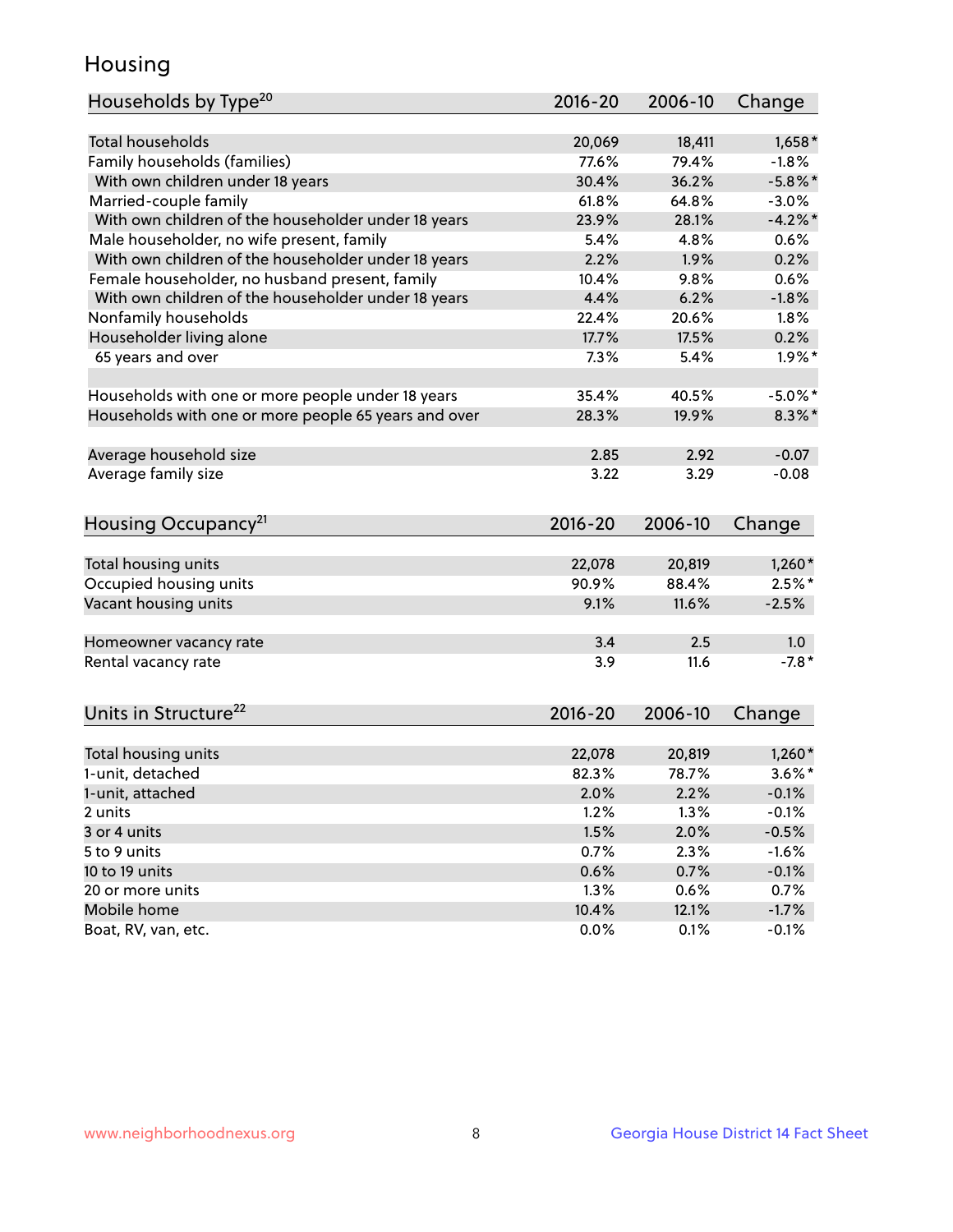## Housing, Continued...

| Year Structure Built <sup>23</sup>             | 2016-20     | 2006-10 | Change     |
|------------------------------------------------|-------------|---------|------------|
| Total housing units                            | 22,078      | 20,819  | $1,260*$   |
| Built 2014 or later                            | 3.0%        | (X)     | (X)        |
| Built 2010 to 2013                             | 2.8%        | (X)     | (X)        |
| Built 2000 to 2009                             | 26.4%       | 23.7%   | 2.7%       |
| Built 1990 to 1999                             | 27.0%       | 27.3%   | $-0.3%$    |
| Built 1980 to 1989                             | 16.0%       | 16.5%   | $-0.5%$    |
| Built 1970 to 1979                             | 11.1%       | 15.4%   | $-4.3\%$ * |
| Built 1960 to 1969                             | 4.4%        | 7.2%    | $-2.8\%$ * |
| Built 1950 to 1959                             | 3.0%        | 4.2%    | $-1.2%$    |
| Built 1940 to 1949                             | 2.3%        | 2.3%    | $-0.0%$    |
| Built 1939 or earlier                          | 3.9%        | 3.4%    | 0.6%       |
| Housing Tenure <sup>24</sup>                   | $2016 - 20$ | 2006-10 | Change     |
| Occupied housing units                         | 20,069      | 18,411  | $1,658*$   |
| Owner-occupied                                 | 77.3%       | 79.7%   | $-2.4%$    |
| Renter-occupied                                | 22.7%       | 20.3%   | 2.4%       |
| Average household size of owner-occupied unit  | 2.84        | 2.95    | $-0.11*$   |
| Average household size of renter-occupied unit | 2.90        | 2.78    | 0.11       |
| Residence 1 Year Ago <sup>25</sup>             | $2016 - 20$ | 2006-10 | Change     |
| Population 1 year and over                     | 57,175      | 53,768  | $3,407*$   |
| Same house                                     | 86.9%       | 84.8%   | 2.1%       |
| Different house in the U.S.                    | 13.0%       | 15.1%   | $-2.1%$    |
| Same county                                    | 7.1%        | 8.9%    | $-1.9%$    |
| Different county                               | 5.9%        | 6.2%    | $-0.3%$    |
| Same state                                     | 5.4%        | 4.5%    | 1.0%       |
| Different state                                | 0.5%        | 1.7%    | $-1.2\%$ * |
| Abroad                                         | 0.1%        | 0.1%    | 0.1%       |
| Value of Housing Unit <sup>26</sup>            | $2016 - 20$ | 2006-10 | Change     |
| Owner-occupied units                           | 15,519      | 14,677  | 842*       |
| Less than \$50,000                             | 4.6%        | 5.1%    | $-0.4%$    |
| \$50,000 to \$99,999                           | 10.1%       | 13.0%   | $-2.8%$    |
| \$100,000 to \$149,999                         | 18.5%       | 30.9%   | $-12.5%$ * |
| \$150,000 to \$199,999                         | 22.7%       | 20.4%   | 2.4%       |
| \$200,000 to \$299,999                         | 22.5%       | 18.4%   | $4.1\%$ *  |
| \$300,000 to \$499,999                         | 15.1%       | 9.0%    | $6.1\%$ *  |
| \$500,000 to \$999,999                         | 5.2%        | 2.7%    | 2.5%       |
| \$1,000,000 or more                            | 1.2%        | 0.6%    | 0.6%       |
| Median (dollars)                               | 184,114     | 152,042 | 32,072*    |
| Mortgage Status <sup>27</sup>                  | $2016 - 20$ | 2006-10 | Change     |
| Owner-occupied units                           | 15,519      | 14,677  | 842*       |
| Housing units with a mortgage                  | 66.6%       | 75.0%   | $-8.4\%$ * |
| Housing units without a mortgage               | 33.4%       | 25.0%   | $8.4\% *$  |
|                                                |             |         |            |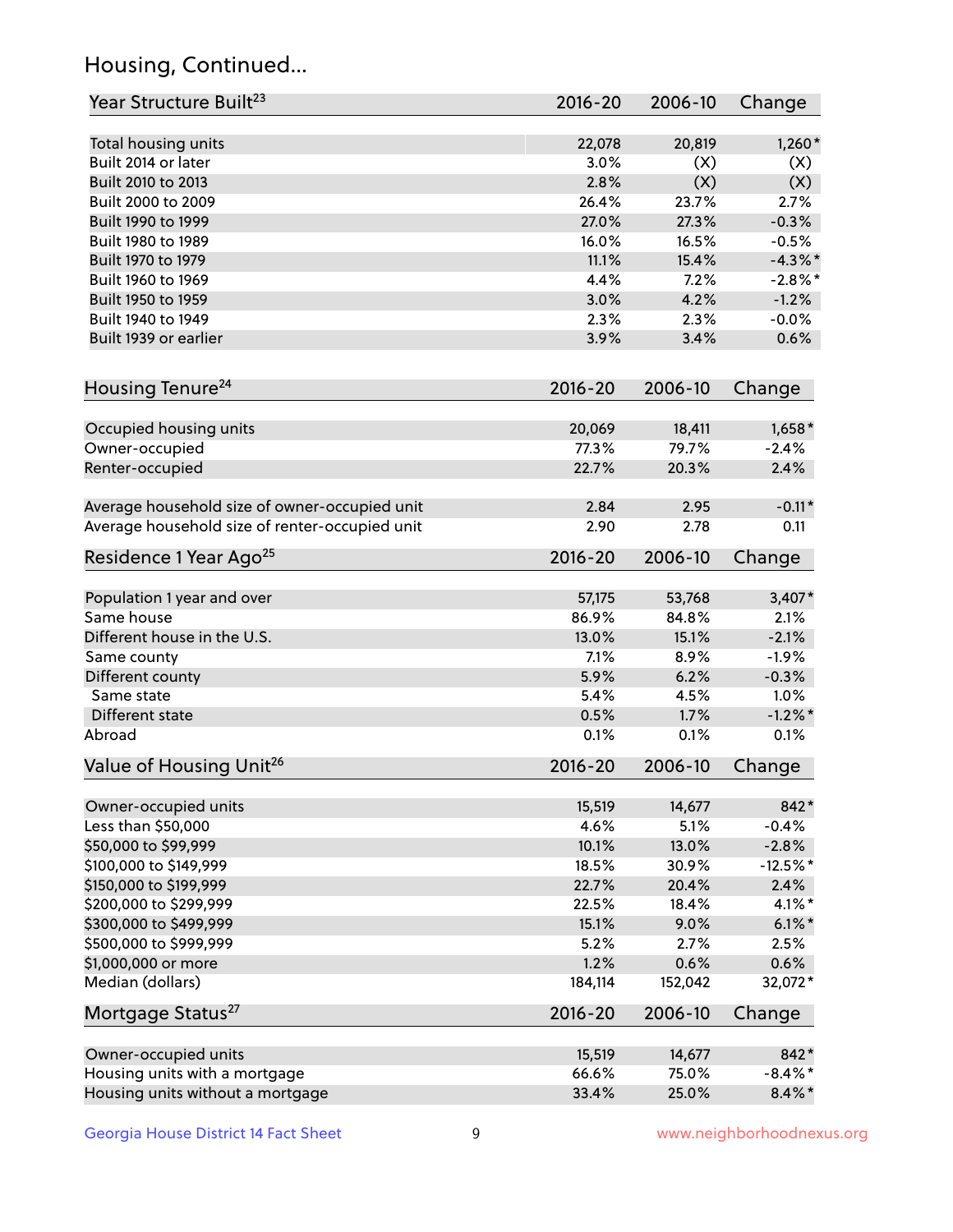## Housing, Continued...

| Selected Monthly Owner Costs <sup>28</sup>                                            | $2016 - 20$ | 2006-10 | Change      |
|---------------------------------------------------------------------------------------|-------------|---------|-------------|
| Housing units with a mortgage                                                         | 10,341      | 11,010  | $-669$      |
| Less than \$300                                                                       | 0.1%        | 0.1%    | $-0.0%$     |
| \$300 to \$499                                                                        | 1.0%        | 1.3%    | $-0.2%$     |
| \$500 to \$999                                                                        | 21.3%       | 25.2%   | $-3.9%$     |
| \$1,000 to \$1,499                                                                    | 36.6%       | 42.3%   | $-5.7\%$ *  |
| \$1,500 to \$1,999                                                                    | 22.1%       | 19.1%   | 3.0%        |
| \$2,000 to \$2,999                                                                    | 15.4%       | 10.3%   | $5.1\%$ *   |
| \$3,000 or more                                                                       | 3.4%        | 1.7%    | 1.7%        |
| Median (dollars)                                                                      | 1,346       | 1,269   | $77*$       |
| Housing units without a mortgage                                                      | 5,178       | 3,667   | $1,512*$    |
| Less than \$150                                                                       | 3.7%        | 6.3%    | $-2.6%$     |
| \$150 to \$249                                                                        | 10.2%       | 21.9%   | $-11.7\%$ * |
| \$250 to \$349                                                                        | 21.7%       | 26.3%   | $-4.6%$     |
| \$350 to \$499                                                                        | 26.1%       | 28.1%   | $-2.0%$     |
| \$500 to \$699                                                                        | 21.3%       | 12.7%   | 8.5%        |
| \$700 or more                                                                         | 17.1%       | 4.7%    | 12.5%*      |
| Median (dollars)                                                                      | 424         | 335     | $89*$       |
| Selected Monthly Owner Costs as a Percentage of<br>Household Income <sup>29</sup>     | $2016 - 20$ | 2006-10 | Change      |
| Housing units with a mortgage (excluding units where<br>SMOCAPI cannot be computed)   | 10,288      | 10,965  | $-677$      |
| Less than 20.0 percent                                                                | 50.0%       | 37.6%   | 12.4%*      |
| 20.0 to 24.9 percent                                                                  | 16.6%       | 16.1%   | 0.5%        |
| 25.0 to 29.9 percent                                                                  | 11.4%       | 10.9%   | 0.5%        |
| 30.0 to 34.9 percent                                                                  | 4.8%        | 8.4%    | $-3.6\%$ *  |
| 35.0 percent or more                                                                  | 17.1%       | 26.9%   | $-9.8\%$ *  |
| Not computed                                                                          | 52          | 45      | 7           |
| Housing unit without a mortgage (excluding units where<br>SMOCAPI cannot be computed) | 5,104       | 3,572   | $1,533*$    |
| Less than 10.0 percent                                                                | 46.9%       | 47.5%   | $-0.6%$     |
| 10.0 to 14.9 percent                                                                  | 17.5%       | 21.7%   | $-4.2%$     |
| 15.0 to 19.9 percent                                                                  | 8.7%        | 9.7%    | $-1.0%$     |
| 20.0 to 24.9 percent                                                                  | 5.9%        | 4.7%    | 1.2%        |
| 25.0 to 29.9 percent                                                                  | 4.9%        | 4.3%    | 0.7%        |
| 30.0 to 34.9 percent                                                                  | 3.6%        | 2.3%    | 1.3%        |
| 35.0 percent or more                                                                  | 12.4%       | 9.9%    | 2.6%        |
| Not computed                                                                          | 74          | 95      | $-21$       |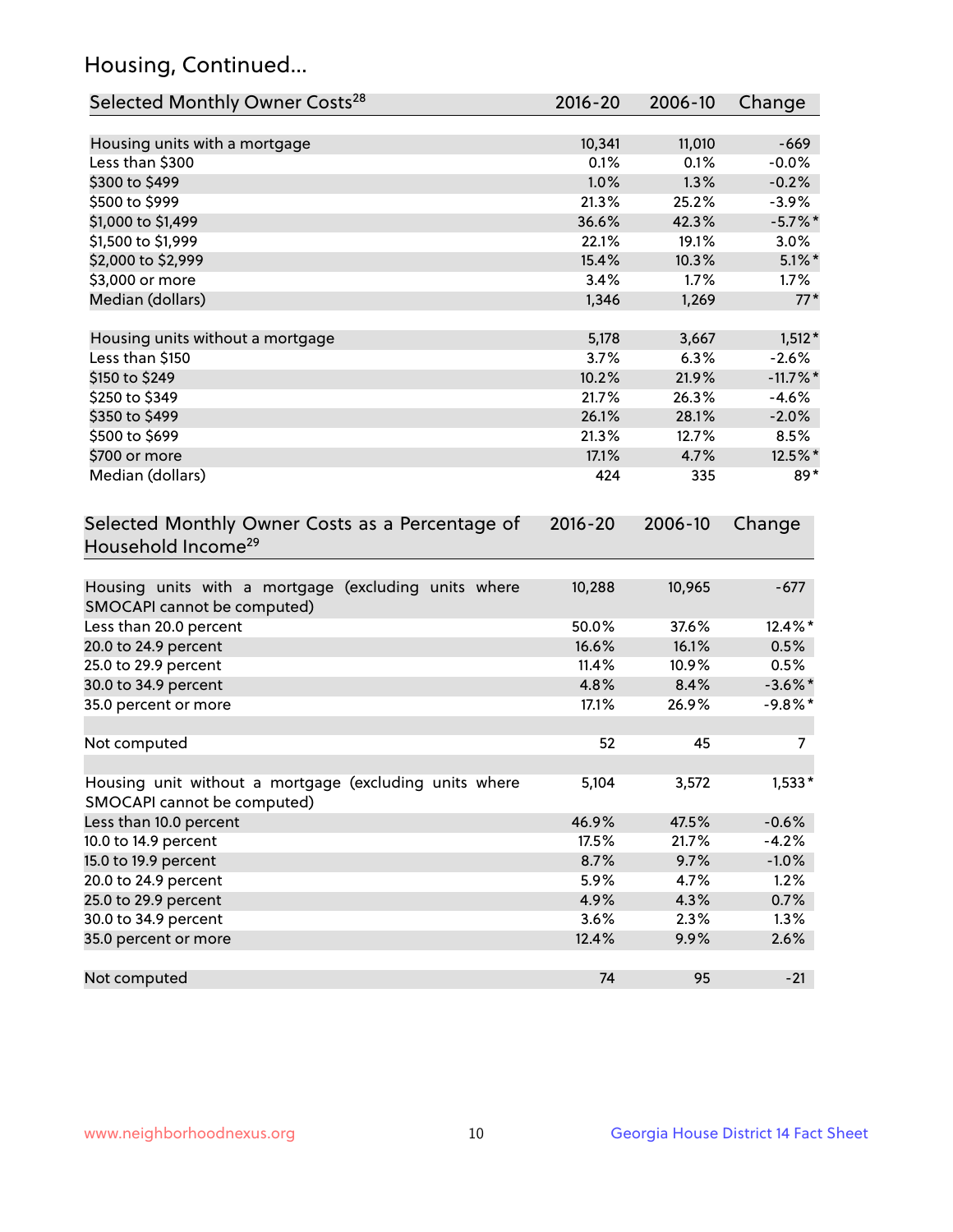### Housing, Continued...

| Gross Rent <sup>30</sup>   | 2016-20 | 2006-10 | Change   |
|----------------------------|---------|---------|----------|
|                            |         |         |          |
| Occupied units paying rent | 4,272   | 3,518   | 754*     |
| Less than \$200            | 0.3%    | 0.3%    | 0.0%     |
| \$200 to \$499             | 5.0%    | 14.8%   | $-9.8%$  |
| \$500 to \$749             | 17.1%   | 34.5%   | $-17.5%$ |
| \$750 to \$999             | 29.6%   | 30.2%   | $-0.7%$  |
| \$1,000 to \$1,499         | 36.3%   | 17.8%   | 18.5%*   |
| \$1,500 to \$1,999         | 9.4%    | 1.0%    | 8.4%     |
| \$2,000 or more            | 2.3%    | $1.3\%$ | $1.0\%$  |
| Median (dollars)           | 982     | 805     | $177*$   |
|                            |         |         |          |
| No rent paid               | 278     | 216     | 62       |
|                            |         |         |          |

| Gross Rent as a Percentage of Household Income <sup>31</sup>                   | $2016 - 20$ | 2006-10 | Change   |
|--------------------------------------------------------------------------------|-------------|---------|----------|
|                                                                                |             |         |          |
| Occupied units paying rent (excluding units where GRAPI<br>cannot be computed) | 4,135       | 3,482   | 653      |
| Less than 15.0 percent                                                         | 14.8%       | 10.5%   | 4.4%     |
| 15.0 to 19.9 percent                                                           | 22.2%       | 9.9%    | 12.2%*   |
| 20.0 to 24.9 percent                                                           | 14.8%       | 11.1%   | 3.7%     |
| 25.0 to 29.9 percent                                                           | 8.0%        | 11.1%   | $-3.1%$  |
| 30.0 to 34.9 percent                                                           | 6.1%        | 12.8%   | $-6.7%$  |
| 35.0 percent or more                                                           | 34.1%       | 44.6%   | $-10.5%$ |
|                                                                                |             |         |          |
| Not computed                                                                   | 416         | 253     | $163*$   |

## Transportation

| Commuting to Work <sup>32</sup>           | 2016-20  | 2006-10 | Change     |
|-------------------------------------------|----------|---------|------------|
|                                           |          |         |            |
| Workers 16 years and over                 | 26,671   | 23,636  | $3,035*$   |
| Car, truck, or van - drove alone          | 80.0%    | 86.2%   | $-6.1\%$ * |
| Car, truck, or van - carpooled            | $11.0\%$ | 8.5%    | $2.5\%$ *  |
| Public transportation (excluding taxicab) | 0.7%     | $0.3\%$ | 0.4%       |
| Walked                                    | 0.8%     | 0.4%    | 0.3%       |
| Other means                               | 0.4%     | 1.6%    | $-1.2%$    |
| Worked at home                            | 7.0%     | 3.0%    | $4.1\%$ *  |
|                                           |          |         |            |
| Mean travel time to work (minutes)        | 31.2     | 29.9    | $1.3*$     |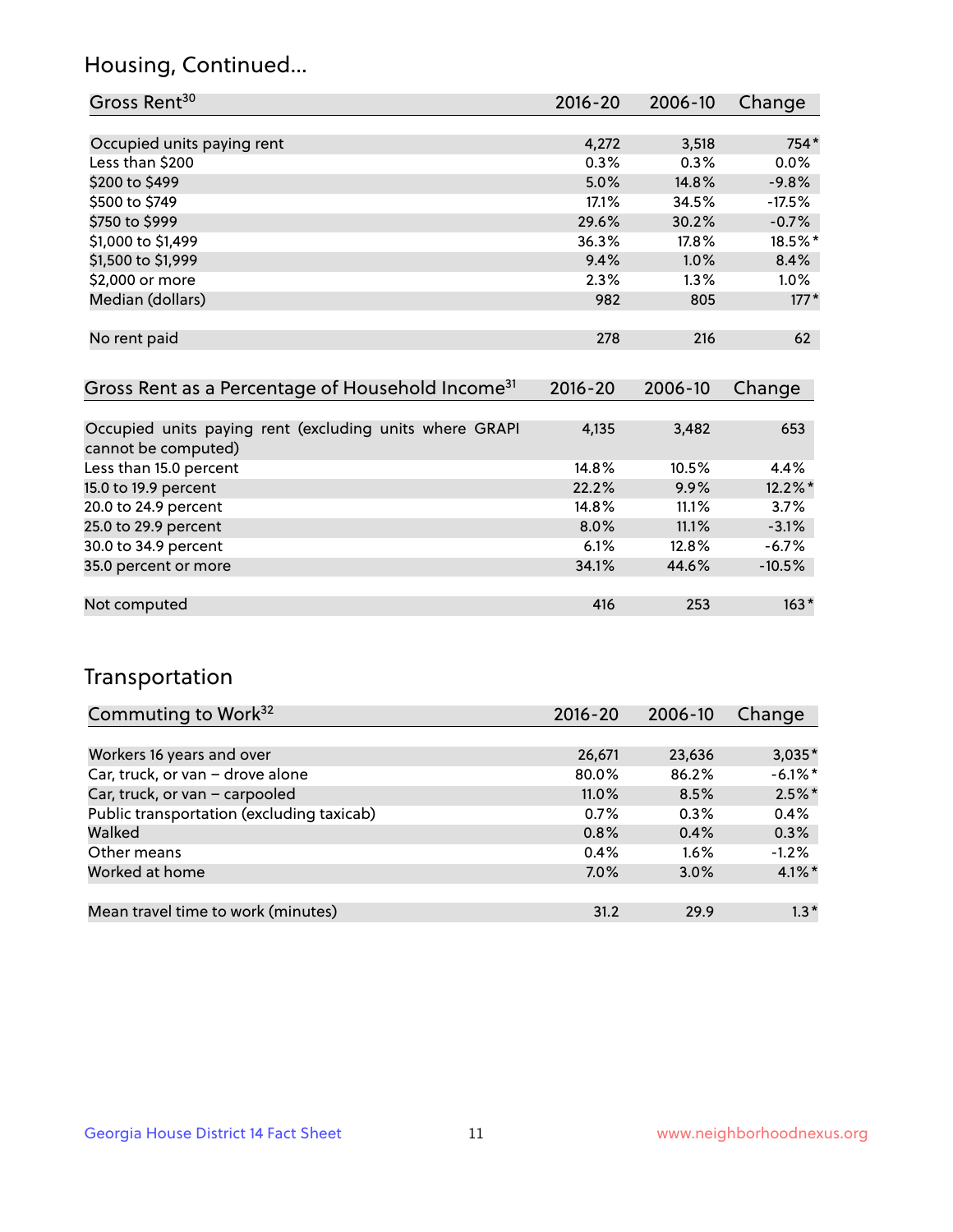## Transportation, Continued...

| Vehicles Available <sup>33</sup> | $2016 - 20$ | 2006-10 | Change    |
|----------------------------------|-------------|---------|-----------|
|                                  |             |         |           |
| Occupied housing units           | 20,069      | 18,411  | $1,658*$  |
| No vehicles available            | 2.3%        | 3.0%    | $-0.7%$   |
| 1 vehicle available              | 21.3%       | 25.8%   | $-4.5%$ * |
| 2 vehicles available             | 40.5%       | 43.1%   | $-2.6%$   |
| 3 or more vehicles available     | 35.9%       | 28.1%   | $7.8\%$ * |

#### Health

| Health Insurance coverage <sup>34</sup>                 | 2016-20 |
|---------------------------------------------------------|---------|
|                                                         |         |
| Civilian Noninstitutionalized Population                | 57,698  |
| With health insurance coverage                          | 86.3%   |
| With private health insurance coverage                  | 68.0%   |
| With public health coverage                             | 29.4%   |
| No health insurance coverage                            | 13.7%   |
| Civilian Noninstitutionalized Population Under 19 years | 13,456  |
| No health insurance coverage                            | 7.7%    |
| Civilian Noninstitutionalized Population 19 to 64 years | 34,638  |
| In labor force:                                         | 26,449  |
| Employed:                                               | 25,100  |
| With health insurance coverage                          | 85.4%   |
| With private health insurance coverage                  | 82.2%   |
| With public coverage                                    | 5.3%    |
| No health insurance coverage                            | 14.6%   |
| Unemployed:                                             | 1,348   |
| With health insurance coverage                          | 55.3%   |
| With private health insurance coverage                  | 44.5%   |
| With public coverage                                    | 11.8%   |
| No health insurance coverage                            | 44.7%   |
| Not in labor force:                                     | 8,189   |
| With health insurance coverage                          | 75.8%   |
| With private health insurance coverage                  | 49.3%   |
| With public coverage                                    | 34.4%   |
| No health insurance coverage                            | 24.2%   |